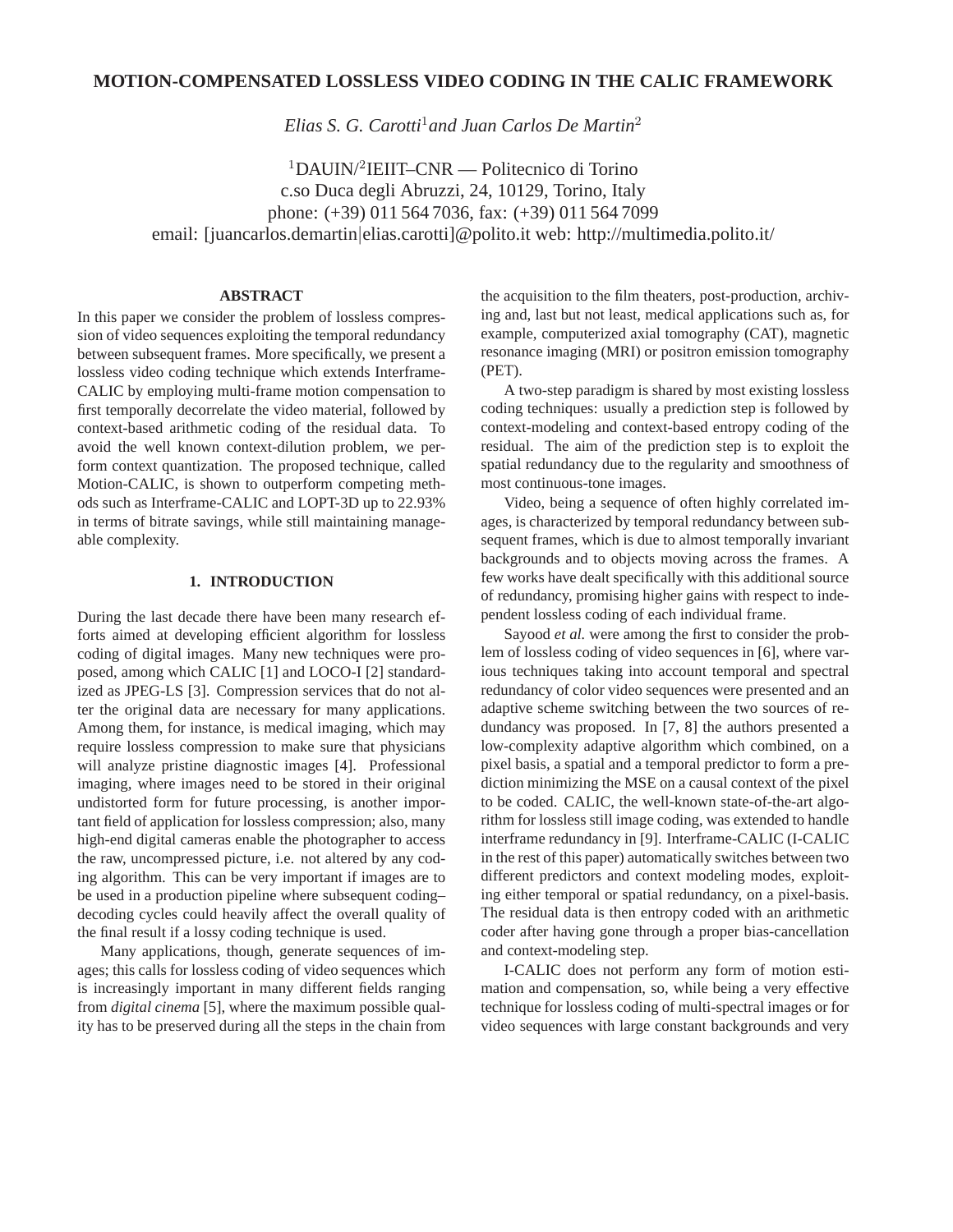little motion, it does not perform significantly better than regular intraframe-CALIC if motion is present.

However, to accurately model motion blocks of pixels have to be considered. Motion compensation is commonly employed to model motion of objects between subsequent frames, especially for lossy video coding standards such as MPEG and H.264 [10, 11]. It consists in dividing each frame into small blocks and for each one of them searching a past frame (typically the preceding one) for the most similar block according to a predefined distance measure; then, the residual difference along with the relative displacement between the two blocks is coded. Thus, while motion compensation (like least-square prediction, in general) is not directly aimed at minimizing entropy, which is the ultimate goal for lossless coding techniques, it is a useful tool to obtain a lower entropy residual with respect to the original frame, because typically the prediction residual is characterized by a more peaky and skewed distribution with lower entropy.

Motion compensation was already proven to be an effective tool for removing temporal redundancy in lossless video coding, for example in [6] and, more recently in [12], where LOPT-3D, a technique combining motion estimation using the previous frame as a reference with least-square prediction was proposed. In the latter case, the optimal (in the mean-squared error sense) predictor was evaluated on a causal context of the pixel to be coded; the causal context here included motion-compensated blocks from the previous frame. The residual error was then encoded with Golomb-Rice codes. Since all the operations depended only on coded past pixels, the decoder was able to faithfully reconstruct the original video stream in an arithmetically lossless fashion. The authors noted how predictors longer than 7-taps only marginally improved performance at the expense of added complexity.

Most lossy video coding standards, such as MPEG and H.264/AVC allows for improved motion compensation over the interpolation of two or more frames. MPEG2 provides for the possibility to form a prediction using a future and a past frame in the so-called B-Frames (bi-interpolated); H.264 goes further on, allowing for any number of past or future frames (up to a fixed maximum) to be interpolated to form a better prediction. Moreover, spatial interpolation is also employed to compute quarter-pel motion estimation and compensation.

Recently, it was demonstrated how multi-frame motion compensation can be successfully applied to lossless coding of video sequences, achieving lower 0-Order entropy levels than regular motion-compensation in [13].

In this paper we propose a novel technique called M-CALIC (from Motion) which extends I-CALIC [9] adding least-squares prediction and motion compensation over multiple reference frames to the CALIC framework. M-CALIC

|       | $\boldsymbol{x}_7$ | $\boldsymbol{x}_6$ |                    |
|-------|--------------------|--------------------|--------------------|
| $x_8$ | $x_3$              | $\boldsymbol{x}_2$ | $\boldsymbol{x}_4$ |
| $x_5$ | $\boldsymbol{x}_1$ | $\boldsymbol{x}$   |                    |

**Fig. 1**. The causal context template of pixel  $x = x(i, j)$ used by I-CALIC.

achieves good performance for lossless video coding, outperforming both I-CALIC and LOPT-3D, while still having a manageable complexity between those of the competing methods.

The rest of this paper is organized as follows: I-CALIC is briefly reviewed in Section 2, the proposed algorithm is presented in Section 3, and results are discussed in Section 4; finally, conclusions are drawn in Section 5.

#### **2. REVIEW OF INTERFRAME-CALIC**

In [9] the lossless image coding technique CALIC was extended to handle redundancy present either in different color bands or in previous frames. Like its intraframe version, I-CALIC is constituted by two subsequent steps: in the first step, the image is spatially de-correlated, then a context for the residual error is determined and entropy coding according to this context is performed.

I-CALIC has two different modes of operation: the main one is *continuous-tone* where the encoder computes a prediction exploiting either temporal or spatial redundancy, and *binary* mode which is entered if proper regularity conditions are met in a causal context (depicted in Figure 1) of the pixel  $x(i, j)$  to be coded.

More specifically, for each pixel  $x(i, j)$  the encoder first checks if the six neighboring pixels, according to the causal template depicted in Figure 1,  $(x_1, \ldots, x_6)$ , take no more than two different values  $s_1$  and  $s_2$  and codes  $x(i, j)$  and encodes symbol  $T$  as follows:

$$
T = \begin{cases} 0 & \text{if } x(i,j) = s_1 \\ 1 & \text{if } x(i,j) = s_2 \\ 2 & \text{otherwise} \end{cases}
$$
 (1)

Symbol  $T = 2$  is used as an escape to revert back to the continuous-tone mode, which is always the case if the check for binary mode fails.

In continuous-tone mode I-CALIC first checks if temporal (or interframe) redundancy is considerable, that is, for each pixel  $x(i, j)$  at position  $(i, j)$ , the correlation coefficient  $\rho$  between its causal context and the corresponding pixels in the same positions on the reference frame is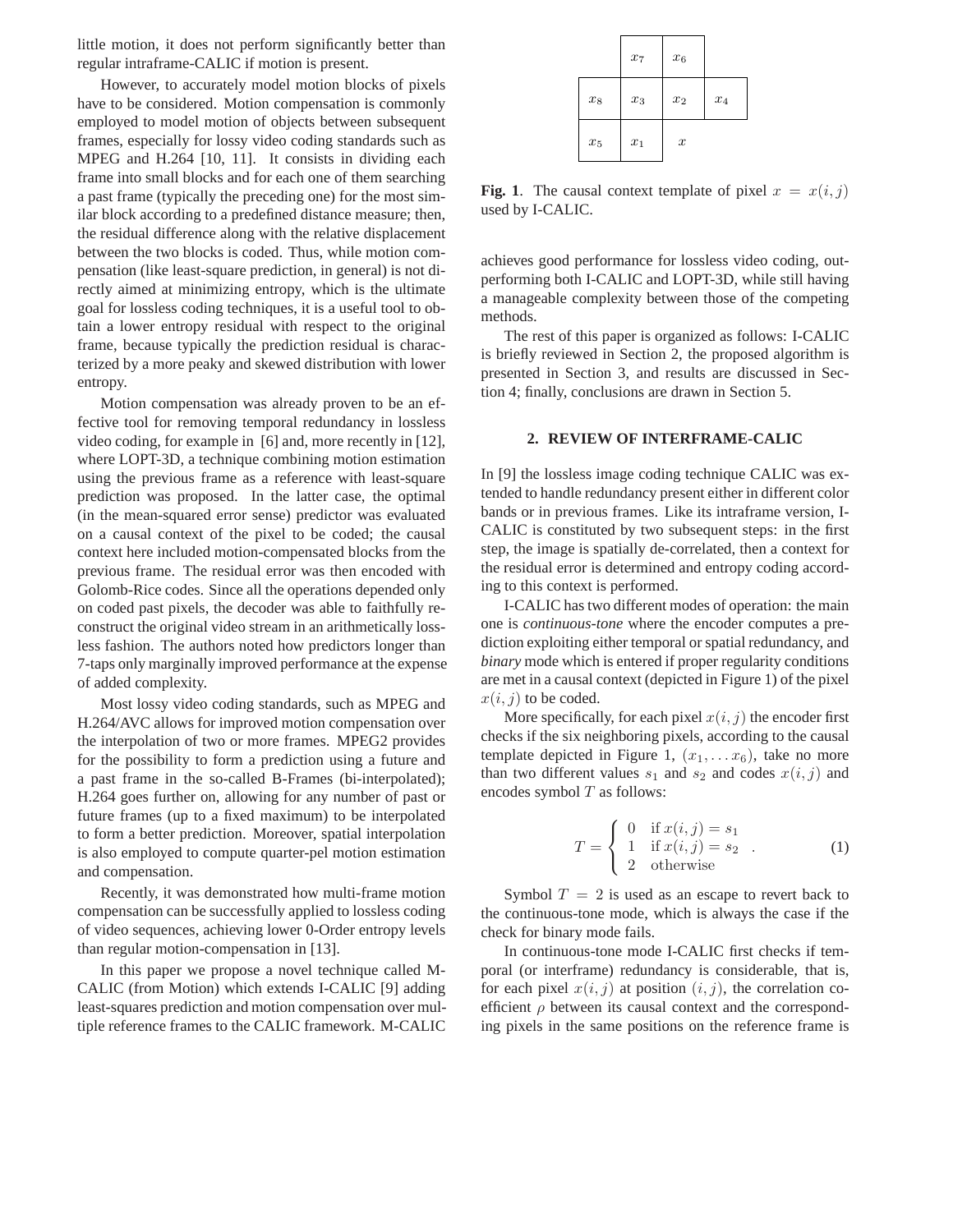estimated, and, if  $\rho$  is found to be greater than a predefined threshold, an interframe prediction is formed choosing among three predictors depending on the presence (or the absence) of sharp horizontal or vertical edges. The key idea is that if the correlation coefficient  $\rho$  is high, the interframe prediction will probably be very effective.

On the other hand, if  $\rho$  is lower than the threshold, i.e., if there is not significant temporal redundancy I-CALIC reverts to the spatial predictor which is the Gradient Adjusted Predictor (GAP) from regular intraframe CALIC. In this case a prediction is formed switching between five different schemes upon detection of weak or strong horizontal or vertical gradients.

In both cases a prediction  $\hat{x}(i,j)$  is computed and the residual error  $e = x(i, j) - \hat{x}(i, j)$  is encoded after performing bias-cancellation and context-modeling.

This switching scheme between inter- and intra-frame predictors work quite well in the case of multi-spectral color images, where one band is intraframe coded and then used as a reference for the others, because all the different bands are very similar and have a similar texture. Also, video sequences with large backgrounds or slowly moving objects can considerably benefit from using the interframe predictor; unfortunately, most video material is, however, characterized by motion which usually prevents the interframe predictor from being used, thus constraining I-CALIC to revert to lower-performing spatial prediction for the most part.

### **2.1. Context modeling in I-CALIC**

Since prediction fails in general to remove all the statistical redundancy between the pixels, coding efficiency can greatly benefit from context modeling of the prediction error prior to entropy coding. Thus, higher order statistical structures can be successfully exploited through to attain better compaction of the data.

I-CALIC classifies prediction errors into different contexts depending on the prediction mode employed, i.e., temporal or spatial. We are especially interested in how context modeling is performed when the temporal predictor is chosen so we briefly review it here.

We want to estimate the probability  $P(e|\mathbf{C})$  which would ideally correspond to a codelength  $l(e|\mathbf{C}) = -log(P(e|\mathbf{C}))$ , where **C** is an informative context for e. For this reason we want to consider a context **C** which bears as much information as possible about the prediction error  $e$ , i.e., a context which maximizes the mutual information exchanged with  $e: I(e, C)$ . I-CALIC collects a number of parameters which are empirically found to bear information about e, such as the magnitude of the previously coded prediction errors  $|e(i - 1, j)|, |e(i, j - 1)|$ , the correlation coefficient  $\rho$  (smaller |e| are more likely to be associated with higher  $\rho$ ), the parameter  $\hat{d}$  which is a least-square estimator

for  $|x(i, j) - x(i-1, j)| + |(x(i, j) - x(i, j-1))|$  computed using the corresponding pixels in the reference frame and, finally, the texture  $\mathcal{T}$ , i.e., the local waveform surrounding  $x(i,j).$ 

Unfortunately, learning  $P(e|\rho, \hat{d}, |e(i-1,j)|, |e(i,j-1)|)$  $1|, T$  on the fly would incur too high a model cost because there would not be enough frequency counts for a reliable probability estimate. I-CALIC quantizes this modeling space to drastically reduce the modeling contexts.

The texture T is then quantized into a bit pattern  $\beta =$  $t_6t_5 \ldots t_1$  where

$$
t_k = \begin{cases} 0 & \text{if } x_k \ge \hat{x} \\ 1 & \text{if } x_k < \hat{x} \end{cases} . \tag{2}
$$

Then,  $\rho$  is quantized on two levels obtaining the binary variable  $\hat{\rho}$  which minimizes the conditional entropy  $H(e|\hat{\rho})$ on the training set; next  $\hat{d}$ ,  $|e(i-1,j)|$ ,  $|e(i,j-1)|$  are combined into one parameter  $\Delta$  to form a least-square estimate of |e| which is, in turn, quantized into  $\delta$  with a scalar quantizer on  $K = 4$  levels. This latter step is aimed at reducing the problem of minimum entropy vector quantization of  $(\tilde{d}, |e(i-1,j)|, |e(i,j-1)|)$  into a simpler scalar quantization one.

Finally, the context  $\underline{\mathbf{C}} = (\hat{\rho}, \delta, \beta)$  can be formed, but, still, estimating  $P(e|\mathbf{C})$  would face serious context-dilution problems due to the high number of contexts, so a different strategy needs to be employed. It is a very well known fact that video and image's prediction error  $|e|$  empirically follows a Laplacian distribution so, instead of directly estimating the above probability, a few parameters of the empirical distribution can be estimated. While the conditional distribution is roughly Laplacian, it is not necessarily zero-mean valued: it has been observed in the past that after prediction there may still be local biases which can be effectively eliminated, thus allowing for the merging of similar probability distribution from different contexts.

I-CALIC uses the modeling contexts **C** to detect and remove prediction biases. Bias cancellation consists in subtracting the expected error  $E[e|\mathbf{C}]$ , estimated on a context  $\mathbf{C}$ basis, from the prediction error  $e$  so that the final coded error is  $\hat{e} = e - E[e|\mathbf{C}]$ . Usually  $E[e|\mathbf{C}]$  is estimated as the average of the prediction errors incurred so far in context **C**.

After bias cancellation, the different contexts will be characterized by a family of zero-mean laplacian distributions having different variances; thus contexts with a similar distribution can be safely merged together: for this purpose, the estimated variance is quantized on  $K = 8$  levels and the quantization index is used to drive the arithmetic coder.

### **3. ALGORITHM DESCRIPTION**

To better exploit temporal redundancy we propose to integrate the motion compensation paradigm in the CALIC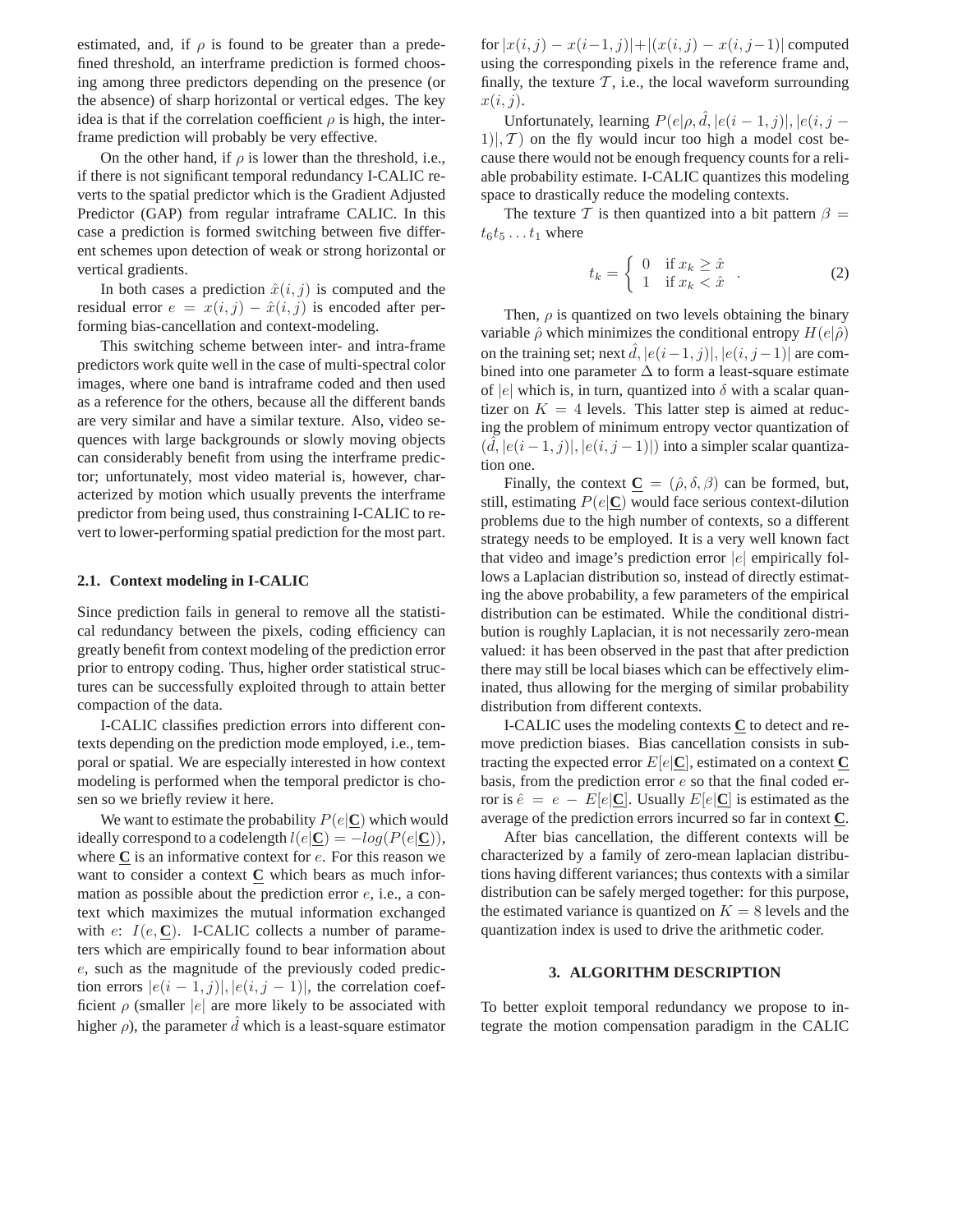

**Fig. 2**. Zero-order Entropy for the Green band of the last 40 frames of the video sequence Foreman in the cases of motion compensation using one and two past reference frames.

framework.

When motion compensation is performed, the frame tobe-coded, f, is divided in a number of blocks of size  $N \times N$ ; for each block  $\underline{B}^f(p)$  at position  $p = (i, j)$ , the previous frame  $f - 1$  is searched in a neighborhood of  $\underline{p}$  for a block  $\underline{B}^{f-1}(\underline{p}+\underline{v})=(b_1^{f-1},\ldots,b_{N^2}^{f-1})$  which minimizes a given distance measure; commonly employed measures are the euclidean distance between the two blocks or the sum of absolute differences.

The residual difference can then be computed as in:

$$
\underline{\mathbf{e}} = \underline{B}^f(\underline{p}) - \underline{B}^{f-1}(\underline{p} + \underline{v}),\tag{3}
$$

where **e** is the vector containing the residual differences for each pixel of block  $\underline{B}^f(p)$  and  $\underline{v}$  is the motion vector indicating the relative displacement of the two blocks.

If more than one reference frame is used, like in [13], Eq. (3) becomes:

$$
\underline{\mathbf{e}} = \underline{B}^f(\underline{p}) - \sum_{l=1}^M w_l \cdot \underline{B}^{f-l}(\underline{p} + \underline{v}_l), \tag{4}
$$

where  $M$  is the number of past frames used for prediction and  $\mathbf{W}(p) = (w_1(p), \dots, w_M(p))$  are appropriate weights. This means that for each block  $\underline{B}^f(p)$  a closest match is sought for in a number M of past frames and a prediction is formed as a weighted linear combination of the selected blocks from the preceding frames.

While not directly aimed at minimizing entropy, experience tells that using more frames to form a prediction attains a lower 0-order entropy of the residual error **e**; Figure 2 compares 0-order entropies for video sequence Foreman if one or two past frames are used for prediction.

The weights  $\mathbf{W}(p)$  (for the sake of simplicity in the rest of the paper we will refer to them simply as  $\mathbf{W}$  and  $w_l$  respectively) are computed for each block so as to minimize the Minimum Squared Error (MSE) of the residual, by solving for least-squares the system of equations:

$$
\underline{P} \cdot \underline{W} = \underline{R},
$$

where

$$
\mathbf{P} = \begin{bmatrix} b_1^{f-1}(\underline{p} + \underline{v}_{f-1}) & \dots & b_1^{f-M}(\underline{p} + \underline{v}_{f-M}) \\ \vdots & \ddots & \vdots \\ b_{N^2}^{f-1}(\underline{p} + \underline{v}_{f-1}) & \dots & b_{N^2}^{f-M}(\underline{p} + \underline{v}_{f-M}) \end{bmatrix}
$$

is a matrix whose columns are composed of each prediction component block's pixels and

$$
\mathbf{R} = \left[ \begin{array}{c} b_1^f(\underline{p} + \underline{v}_f) \\ \vdots \\ b_{N^2}^f(\underline{p} + \underline{v}_f) \end{array} \right]
$$

is a column vector containing the pixel values of the block to be predicted. Typically, this is an over-determined system, i.e., with more equations than unknowns, for which an exact solution cannot be found in general, but which can be easily and quickly solved for a solution minimizing the Mean Square Error (MSE) through SVD or QR-decomposition.

The weights  **for one block are not independent one** from the others and, typically, their sum is about one, which is reasonable and expected because all the blocks have approximately the same energy, having been chosen to minimize the MSE with respect to  $\underline{B}^f(p)$ . Thus, instead of just using and transmitting **W**, which is, in general, realvalued, an optimal (in the MSE sense) vector quantizer can be designed on a training set, so that only integer valued quantization indices have to be sent to the decoder. For this reason, the encoder computes the optimal weights for each block, quantizes them, transmits the quantization index as side information and uses the corresponding quantized version  $(\hat{w}_1,\ldots,\hat{w}_M)$  in Eq. (4) to compute the prediction residual, so that the decoder can invert the process and losslessly reconstruct the original frame.

The decoder needs to be given both the motion vectors  $v_j$  and the quantization indices for  $\underline{W}$  so that the same prediction can be formed and added to the residual thus allowing perfect reconstruction. As a consequence, the encoded bit-stream consists of the prediction residuals and the side information, i.e., the motion vectors and the quantization indices. Of course, performing motion-compensation on M frames also implies sending M motion vectors as side information, which accounts for a slight increase in bitrate. Due to the high correlation between adjacent motion vectors, though, their entropy is very low if compared to the savings achieved when coding the residuals.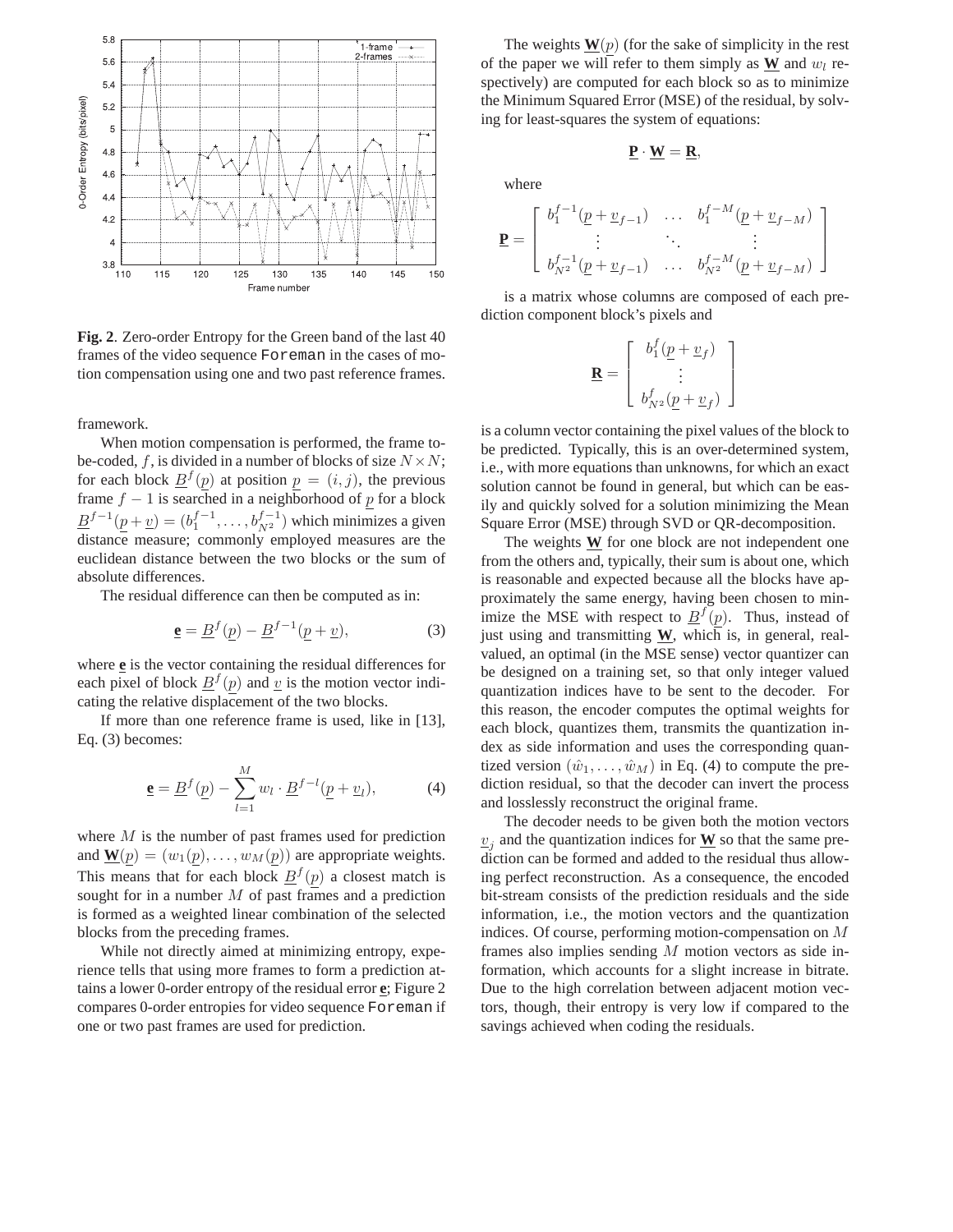| <b>Video Sequence</b> | LOPT-3D | <b>I-CALIC</b> | <b>M-CALIC</b> | Gain vs LOPT-3D (%) | Gain vs. I-CALIC (%) |
|-----------------------|---------|----------------|----------------|---------------------|----------------------|
| Salesman              | 4.32    | 4.28           | 3.33           | 22.93               | 22.16                |
| Mobile & Calendar     | 4.53    | 5.36           | 4.25           | 6.12                | 20.61                |
| Container             | 3.51    | 3.37           | 3.16           | 9.98                | 6.26                 |
| Tempete               | 4.53    | 4.50           | 4.45           | 1.75                | 1.25                 |
| Kitchgrass            | 4.22    | 4.60           | 4.11           | 2.49                | 10.63                |
| Sean                  | 3.40    | 3.05           | 2.94           | 13.44               | 3.52                 |
| Silent                | 3.55    | 3.29           | 3.13           | 11.85               | 4.98                 |
| Foreman               | 4.24    | 4.89           | 4.24           | 0.16                | 13.41                |
| Average               | 4.04    | 4.17           | 3.70           | 8.59                | 10.35                |

**Table 1**. Compression performance, in terms of average bits per pixel, of the proposed technique M-CALIC compared to state-of-the art techniques I-CALIC and LOPT-3D over eight standard CIF video sequences.

Experimental evidence shows that the predictor from Eq. (4) always outperforms the purely-spatial GAP predictor of I-CALIC, irrespective of the correlation coefficients between a pixel neighborhood and the corresponding pixels in the reference block, i.e., even for very low correlation coefficient values it is more efficient to always choose motion-estimated prediction, so we decided not to use the spatial predictor at all and use the predictor given by Eq. (4) only.

After prediction, context modeling takes place on a pixel basis. A context  $C$  is computed for each pixel in a block and is used to perform bias cancellation and entropy coding, similarly to I-CALIC. We chose to include in the modeling context information coming from the local texture  $T$  as in CALIC, and a quantized estimate of the magnitude of the prediction error, computed as:

$$
\hat{e} = \alpha * |e(i-1,j)| + \beta * |e(i,j-1)|.
$$

The weighing factors  $\alpha$ ,  $\beta$  were computed offline via linear regression on a training set, then a scalar quantizer for  $\hat{e}$  was designed in order to further reduce the modeling space. We experimentally determined that a  $K = 8$ level quantizer would suffice. Local texture information T is computed using Eq. (2), as in regular CALIC. Finally, context  $\underline{\mathbf{C}} = (\mathcal{T}, \delta)$ , where  $\delta$  is the quantization index for  $\hat{e}$ , can be determined.

Bias cancellation is performed by feeding back the expected error for context **C**. Since our predictor is fixed within a block, while being optimal (in the MSE sense) for the block *overall*, it may be suboptimal on a *pixel basis*; bias cancellation has the added benefit of coping with this issue by locally adapting the prediction.

After bias cancellation, entropy coding takes place as in I-CALIC, i.e., by driving an arithmetic coder with the quantization index of the estimated variance  $\sigma(\mathbf{C})$  which was quantized on  $K = 8$  levels. Finer quantization was already found in [9] to be counter-productive because of contextdilution.

### **4. RESULTS**

We implemented and tested M-CALIC, using two past reference frames  $(M = 2)$ . The test set was constituted by the green band of eight standard video sequences.

The block size was chosen to be  $16\times16$  ( $N = 16$ ) which is a common choice, for example in MPEG and H.264, and the search range for full motion-compensation was set to  $\pm 8$ pixels; the weights W were quantized on 5 bits, so that the amount of side information needed to transmit them could be considered negligible with respect to the gain; for the chosen block size the increase in bitrate for transmitting the weight's quantization indices is less than 0.02 bits per pixel.

We compared our technique with the two state of the art lossless video coding algorithms I-CALIC and LOPT-3D, which we implemented to the best of our knowledge. For LOPT-3D the parameters where tuned as described in the original paper [12], using a  $16 \times 16$  block size, 8 pixel search range, 7-tap LS-predictor estimated over 70 neighboring pixels. The predictor was recomputed each time the prediction error was greater than the predefined threshold  $S = 3$ , as in the original paper. Likewise, Golombrice codes were used for entropy coding for LOPT-3D even though they are less efficient (codelength-wise) than arithmetic coding, which was used by I-CALIC and M-CALIC. If arithmetic coding were used for LOPT-3D, this technique would probably perform closely to M-CALIC if terms of final bitrate, but at the price of a higher complexity; moreover, the decoder's complexity is very different, since while in M-CALIC most of the burden is placed at the encoder, LOPT-3D's decoder has a complexity comparable with that of its encoder, the only difference being not having to perform motion compensation.

Table 1 shows the average bits per pixel needed to encode the green band of several standard test sequences (all of which are in RGB format, CIF sized) for several test sequences; for each one of them compression was performed excluding the first 50 frames, which were used to train the quantizers. M-CALIC consistently gains in terms of bitrate